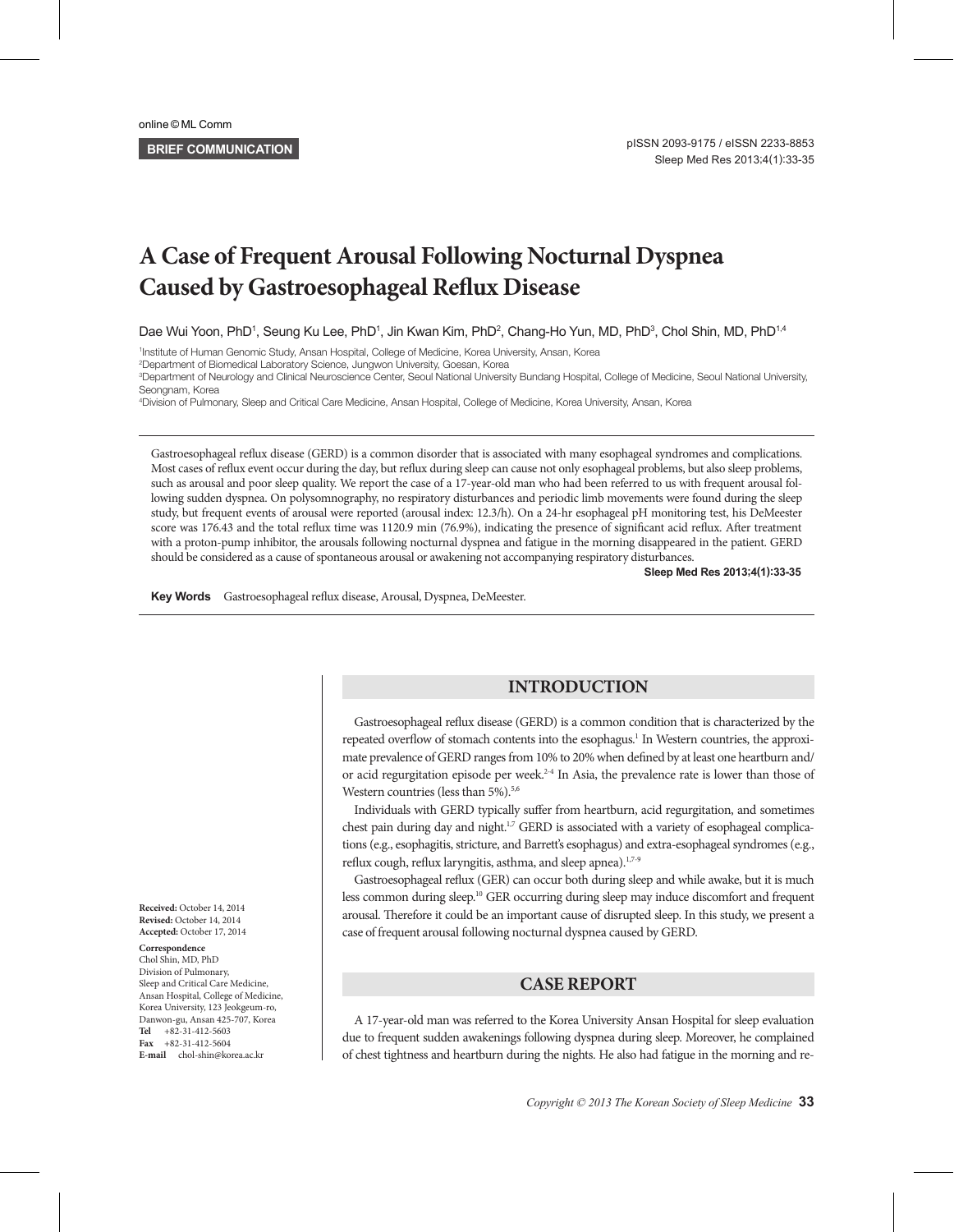ported snoring. He was diagnosed to have asthma-like symptoms at another hospital, but the symptoms did not improve in spite of the appropriate asthma treatment. He had a history of allergic rhinitis and febrile seizures. The physical examination showed that patient's weight was 78.6 kg and height was 175 cm (body mass index =  $25.7 \text{ kg/m}^2$ ).

On cephalometry, abnormal opacification of paranasal sinuses, bony defect, soft tissue swelling, and pathologic findings were not observed. No abnormality in the chest was found on the chest X-ray. The immune serum test for allergens revealed that specific IgE-D2 mite-farinae was highly elevated (more than 1000 IU/mL). The EKG showed sinus bradycardia with sinus arrhythmia. The blood chemistry and hematology examination did not show any abnormal findings. We performed nocturnal polysomnography (PSG) to investigate whether the nocturnal dyspnea was associated with sleep-disordered breathing (SDB) because GERD and SDB are often comorbid diseases.<sup>11,12</sup> and the patient reported fatigue in the morning, raising a suspicion of SDB. The apnea-hypopnea index was 0.1/h, but the arousal index was 12.3/h (Table 1). The total time with snoring during sleep was 25.8 min (6.3%). Periodic leg movement was not observed throughout the sleep study. Since abnormal events that can result in dyspnea were not found during the PSG, we conducted additional tests, including a 24-hr esophageal pH monitoring for reflux disease, a 48-hr full electroencephalography (EEG) monitoring for seizure, and a methacholine test for asthma. The 24-hr esophageal pH monitoring test showed a De-Meester score of 176.43, and a total reflux time of 1120.9 min (76.9%). Thus, significant acid reflux was present. Results for 48 hr full EEG monitoring and methacholine test were normal and negative, respectively. Taken together, the patient was diagnosed with GERD and we prescribed the proton-pump inhibitor Lanston (15 mg), accordingly.

The patient was followed-up after 16 weeks use of medication. Although we did not perform a follow-up PSG, the patient reported sudden nocturnal awakening due to dyspnea was absent and that his morning fatigue had disappeared.

| Sleep efficiency, %                | 89.8      |
|------------------------------------|-----------|
| Sleep stage, % of total sleep time |           |
| 1                                  | 24.5      |
| 2                                  | 56.9      |
| 3                                  | 6.7       |
| REM, % of total sleep time         | 12        |
| AHI, no./h                         | $\theta$  |
| Arousal, no.                       | 43        |
| Arousal index, no./h               | 12.3      |
| Total time with snoring, min (%)   | 25.8(6.3) |
| ATTE concert beams and as the door |           |

AHI: apnea-hypopnea index.

## **DISCUSSION**

Gastroesophageal reflux disease has been linked to pediatric apnea, asthma, and obstructive sleep apnea (OSA). In particular, GERD is very common in OSA, as it is found in 54–76% of the patients.13,14 Given that patients with OSA syndrome often complain of heartburn, which is a known clinical symptom of GERD patients, we first thought that the cause of the nocturnal dyspnea in our patient could be SDB, such as OSA. However, no abnormal breathing patterns were found throughout the sleep study, except for weak snoring, indicating the dyspnea-related arousals cannot be explained by the SDB.

The arousals induced by GERD can be derived from acute (e.g., reflex) and chronic responses (e.g., airway obstruction by edema). Reflux-related stimulation may induce spontaneous arousals by chemoreflexes to prevent the aspiration of gastric contents into the respiratory system.15 As a chronic response, an exudative mucosal reaction caused by reflux may induce edema in the respiratory tract, which can partially obstruct the airway.<sup>16</sup>

Sleep may alter gastroesophageal function in a manner that could be of importance in the pathogenesis of GERD.17,18 The experimental infusion of acid into the esophagus during sleep prolongs esophageal acid clearance (i.e., the ability of the esophagus to neutralize acid) more significantly compared with when it was infused in the waking state.<sup>19,20</sup> Thus, events of GERD are less frequent during sleep, but if they occur, they can produce long periods of acid contact, inducing mucosal inflammation and erosion. Gastric motility and gastric emptying, which have diurnal changes, also can account for GERD. Gastric motility and gastric emptying are slowed during NREM sleep and the evening hours, respectively.<sup>21</sup> The decreased activity of the gastric function can elevate gastric pressure during the night; thereby contributing to a nocturnal reflex.

Medications for acid suppression are likely to be effective in improving sleep measures. Patients who were subjected to acid suppression revealed significantly reduced numbers of nocturnal waking events. They also reported less daytime sleepiness and improved sleep quality after treatment.<sup>22,23</sup>

This study has several limitations. First, since PSG in conjunction with a distal esophageal pH evaluation test was not performed, whether reflux events and dyspnea are causally linked is unknown. Second, we did not quantitatively and objectively examine improvements in the reflux events-related arousal, acid contact time, and sleep quality before and after treatment because the PSG and 24-hr esophageal pH monitoring tests were not performed after treatment. The improvements were only reported from the patient's description.

This study suggests that GERD should be considered as a cause of spontaneous arousal or awakenings unaccompanied by respiratory disturbances. It also demonstrates that treatment with acid suppressors is effective for arousal or awakenings due